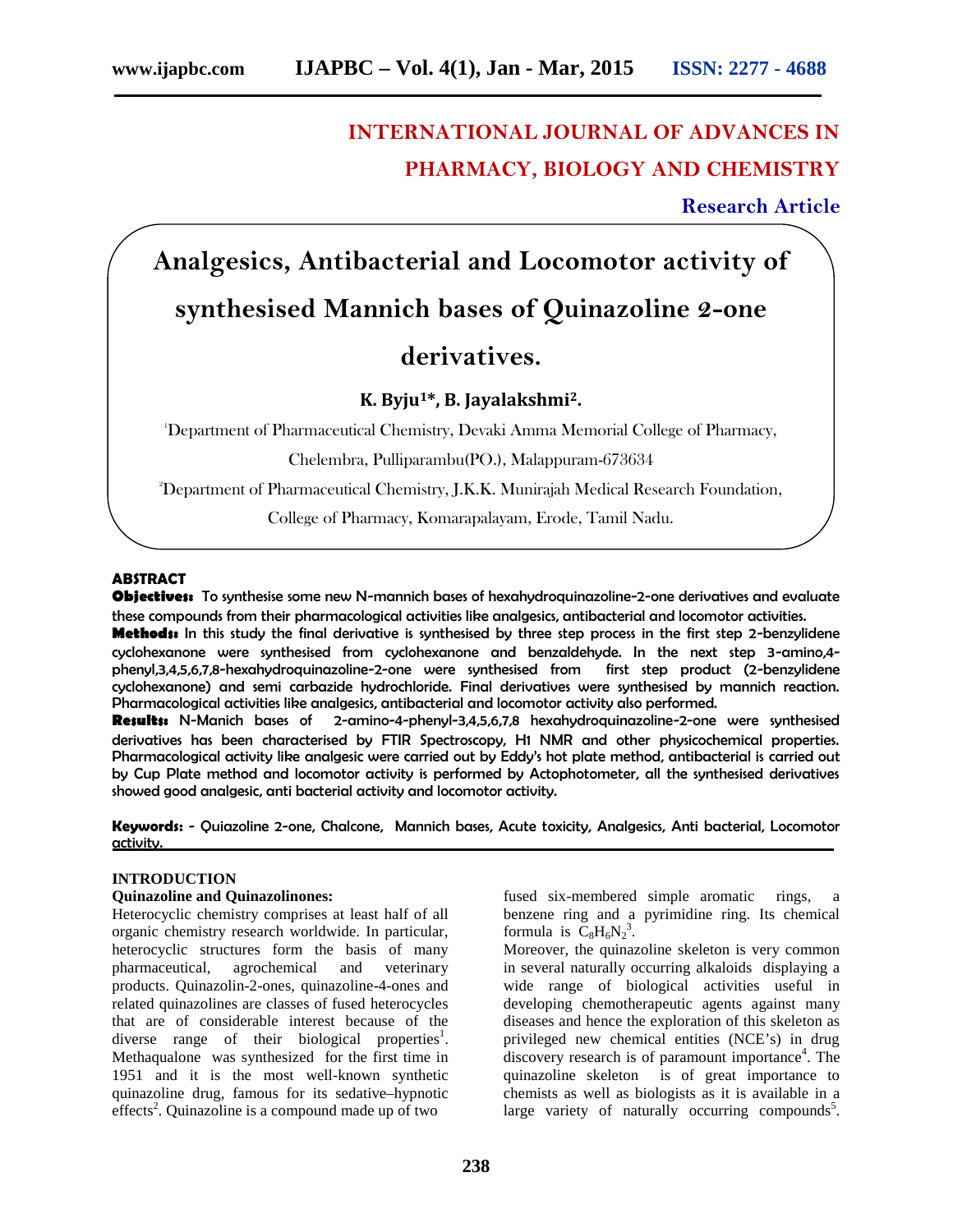Quinazolines, Quinazolin-2-one and quinazoline-4 one can possess hypnotic<sup>3</sup> and diverse biological activities such as antiviral, antimalarial, anticonvulsant, antibacterial, diuretic, hypnotic, hypoglycaemic, antitumoral and antihypertensive<sup>2,5</sup>. The derivatives of quinazolin-2-ones are potential drugs which can possess hypnotic, analgesic, antiallergic, anticonvulsant, antimalarial, and other  $effects<sup>4,6</sup>$ .

The sedative and hypnotic (neurotoxicity) properties of quinazolinone are well documented.The possibility that appropriate derivatives of quinazolinone as CNS active compounds, which obviously cross the blood brain barrier, might find use as anticonvulsant or CNS depressant if the parent ring system could be appropriately functionalized. Among the few reports in the literature of tentative separation of anticonvulsant and sedative properties of quinazolinones $5,6,7$ .

### **Chalcones:**

Many biological activities have been attributed to this group, such as anticancer anti-inflammatory, antipyretic and analgesic cytotoxic in vitro bactericidal, insecticidal, anti-fungal, antioxidant and phytoestrogenic activities<sup>8</sup>. Chalcone is a generic term given to compounds bearing the 1,3 diphenylprop-2-en-1-one framework. They are the first isolable compounds from flavonoid biosynthesis in plants<sup>9</sup>. Chalcones (1,3-diaryl-2-propen-1-one) are natural or synthetic flavonoids displaying an impressive array of biological properties. Their antimicrobial activity and particularly the antifungal action have been largely attributed to the reactive enone moiety $6,7,8$ .

Chalcones are prepared by condensing Aryl ketones with aromatic aldehydes in presence of suitable condensing agents. They undergo a variety of chemical reactions and are found useful in synthesis of variety of heterocyclic compounds. Chalcones have been used as intermediate for the preparations of compounds having therapeutic value  $8,9,10$ .

### **Mannich Bases:**

Mannich reaction is widely used for the synthesis of many kinds of compounds<sup>11</sup>. Mannich reaction is a three-component condensation reaction consisting of active hydrogen containing compound, formaldehyde and a secondary amine<sup>12</sup>. Mannich base is a betaamino-ketone, which is formed in the reaction of an amine, formaldehyde (or an aldehyde) and a carbon acid. The Mannich base is an end product in the Mannich reaction, which is nucleophilic addition reaction of a non-enolizable aldehyde and any primary or secondary amine to produce resonance

stabilized imine (iminium ion or imine salt). The addition of a carbanion from a acidic compound (any enolizable carbonyl compound, amide, carbamate, hydantoin or urea) to the imine gives the Mannich base  $^{12,13}$ .

When considering N-Mannich bases as prodrug forms for primary and secondary amines the amidetype component would act as a transport group. By N-Mannich base formation the pKa, of the amines is lowered by about 3 units. Therefore, by transforming amino compounds into N-Mannich base transport forms it would be possible to increase the lipophilicity of the parent amines at physiological pH values by depressing their protonation, resulting in enhanced biomembrane passage properties. This expectation of increased lipophilicity has been confirmed <sup>13</sup> Mannich bases possess comprehensive bioactivities like anticancer, analgesic, antibacterial and antifungal activities  $14,15$ .

Mannich bases have been reported as potential biological agents. They find application as antitubercular, antimalarial, vasorelaxing, anticancer, and analgesic drugs. They are also used in polymer industry as paints and surface active agents<sup>15</sup>. The various drugs obtained from Mannich reaction are proved to be more effective and less toxic than the parent ncleus<sup>14,15,16</sup>. .

### **MATERIALS AND METHODS**

Cyclohexanone, benzaldehyde, potassium hydroxide, semicarbazide, formaidehyde, diphenyl amine, diethanolamine, aniline, ethanolamine, p-nitro aniline, ethanol were purchased from Merck India, Penicillin(used as control drug in antibacterial study) pure drug was donated thankfully by Maxheal Pharmaceuticals (India) Ltd, Mumbai and the quality of all these chemicals together with the other ones used through out the study were of analytical grade and used without further purification. The melting points were determined by the open capillary method using Macro Scientific Works Pvt. Ltd, Delhi, India. Infra-red spectra were recorded in KBr disc on Shimadzu FTIR 8400 spectrophotometer (Japan), at JKKMMRF College of Pharmacy, The Tami Nadu Dr. MGR Medical University, Chennai. H1 NMR recorded with the help of Ultra-High Field AVANCE III 850 MHz NMR system- Bruker at Sastra University, Thanjavur, Tiruchirapalli, Tamil Nadu. Chromatograms were eluted using Chloroform: Benzene: Ethylacetate (1:1:0.2) solvent system. The bacterial strains Staphylococcus aureus (ATCC 25923) and Escherichia coli (TCC 25922) were collected from microbiology lab of J.K.K. Munirajah Medical Research Foundation, College of Pharmacy, Komarapalayam, Erode, Tamil Nadu.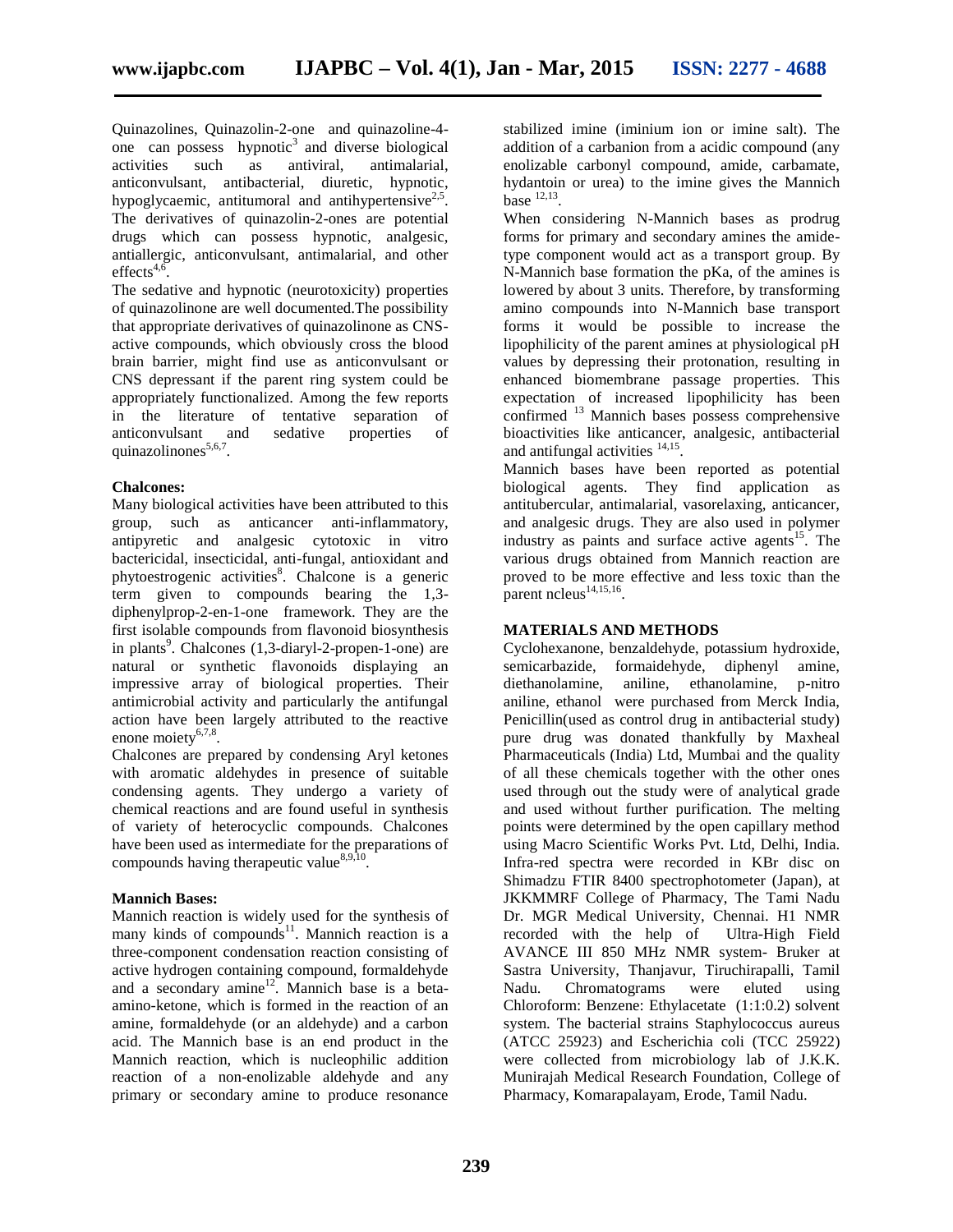The animals were obtained from Government Agricultural University, Mannuthy, Thrissur, Kerala, India. All animals were housed in polypropylene cages in the standard environmental conditions (20-  $25^{\circ}$ C), 12:12 light: dark cycle, fed with standard rodent diet and water ad libitum. The experiments on animals were conducted in accordance with the international accepted principle for laboratory animal

use and the experimental protocols duly approved by the institutional animal ethical committee (IAEC) of J.K.K. Munirajah Medical Research Foundation, College of Pharmacy, Komarapalayam, Erode, Tamil Nadu, (Approval order no. 1158/PO/ac/07/CPCSEA). Statistical methods used to identify statistical significance by Anova test followed by Students Ttest.

#### **Chemical synthesis:**





benzaldehyde

Alc: KOH Ò 2-benzylidenecyclohexanone



3-amino-4-phenyl-3,4,5,6,7,8-hexahydroquinazolin-2(1H)-one



N Mannich Bases of Hexahydroquinazoline

**Scheme 1: synthetic pathway**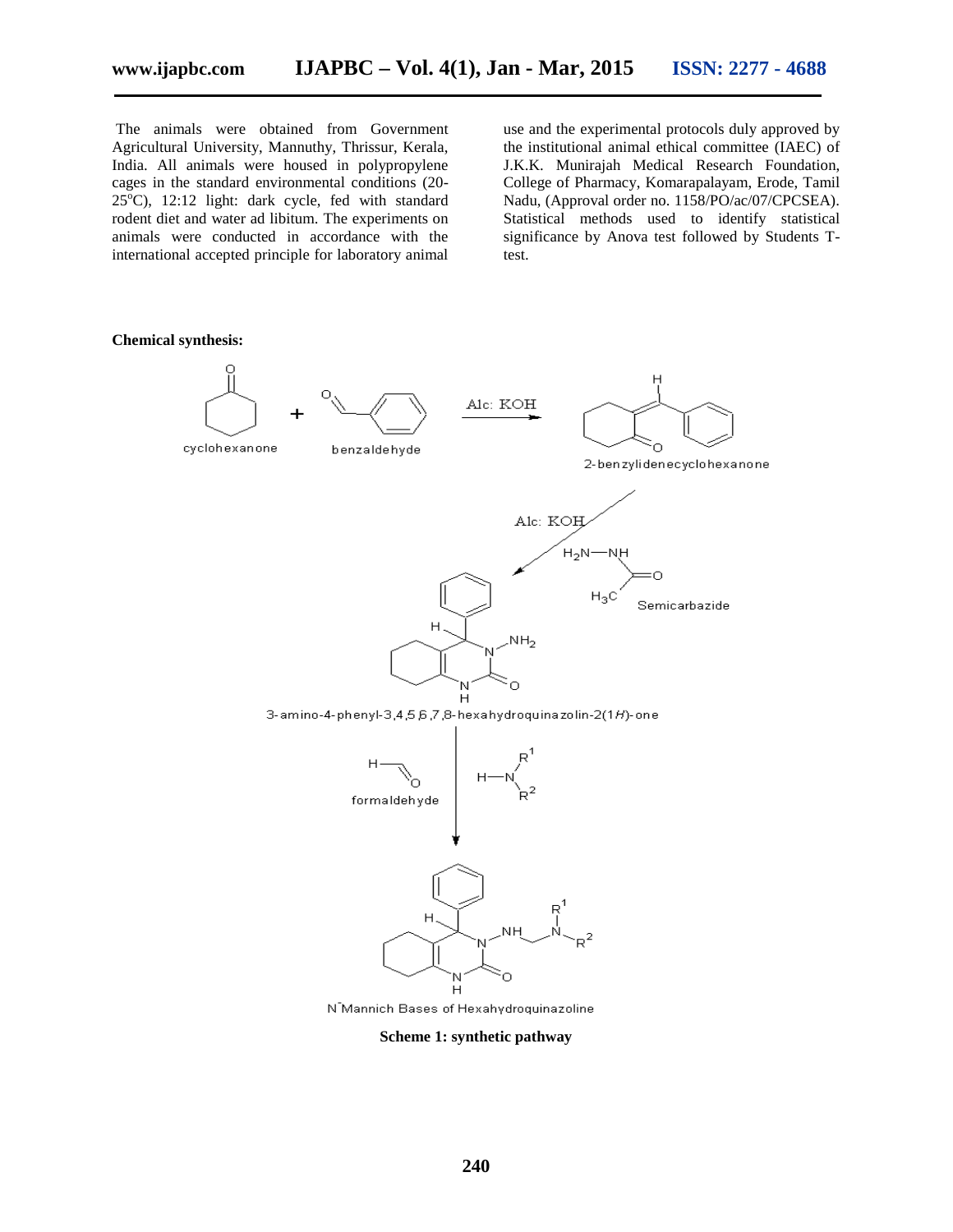| Compound<br>code | R1                                  | R2            |
|------------------|-------------------------------------|---------------|
| A11              |                                     |               |
| A12              | -CH <sub>2</sub> CH <sub>2</sub> OH | $-CH_2CH_2OH$ |
| A13              | $\, {\rm H}$                        |               |
| A14              | $\, {\rm H}$                        | $-CH2CH3$     |
| A15              | H                                   |               |

### **Step I**

### **Synthesis of 2-benzylidene cyclohexanone (Chalcone):**

Chalcone were synthesised according to the synthetic pathway depicted in scheme 1 and in accordance to the previously reported procedure in reference<sup> $6,17$ </sup>. The procedure is as follows Cyclohexanone (0.01 mole) and benzaldehyde (0.01 mole) were taken into a clean and dry reaction vessel and dissolved in methanol (50ml). To this solution alcoholic KOH (2% 40ml) was added slowly drop wise while shaking the contents thoroughly. Then the reaction mixture was allowed to stand at room temperature for an hour while shaking periodically. An yellow crystalline solid that resulted was filtered and washed with small quantities of methanol and dried. The product was purified by recrystallisation from methanol to get an yellow crystalline solid.

### **Step II**

### **Synthesis of 3-amino 4-phenyl hexahydroquinazoline 2(1H)-one:**

Quinazoline 2-one derivative were synthesised according to the synthetic pathway depicted in scheme 1 and in accordance to the previously reported procedure in reference<sup>4,18,19</sup>. The reaction procedure as follows a mixture of step I product (0.01 mole), semi carbazide hydrochloride (0.01mole) and an alcoholic solution of KOH(6g in 150ml alcohol) were taken in a reaction flask and heated under reflux for 3hr on a hot water bath. The volume of the mixture was reduced to half by distilling off alcohol .The concentrated solution was then diluted with cold water and cooled further. The

clear solution was then neutralised carefully with dilute acetic acid and kept in an ice chest. The solid mass thus resulted was filtered, washed with small portions of cold water and dried. It was purified by recrystallisation from alcohol to get a colourless crystalline solid.

### **Step III**

### **Synthesis of N-Mannich bases of 3-amino 4-phenyl hexahydroquinazoline 2(1H)-one:**

N-Mannich bases were synthesised according to the synthetic pathway depicted in scheme 1 and in accordance to the previously reported procedure in reference  $20,21$  the reaction procedure as follows, a mixture of A1 (0.01mole), formaldehyde(0.02mole) and amines(five defferent amines were taken)(0.02mole) in DMSO was warmed on a water bath with stirring for 30mts and there after it was allowed to stand over night at room temperature. Then added to cold water, the solid mass thus resulted was filtered, washed with small portions of cold water and dried. It was purified by recrystallisation from alcohol:chloroform (1:1) to get a crystalline solid.

### **RESULT AND DISCUSSION**

The chalcone derivative<sup>22</sup> was prepared as<br>intermediate compound for the synthesis of compound for the synthesis of quinazoline 2-one nucleus by Aldol condensation, reaction between an aldehyde and ketone is usually feasible especially when the aldehyde has no hydrogen. 3-amino, 4-phenyl, 3,4,5,6,7,8-hexahydro quinazoline 2-one was synthesised by the reflux reaction of 2-Benzylidinecyclohexanone (chalcone)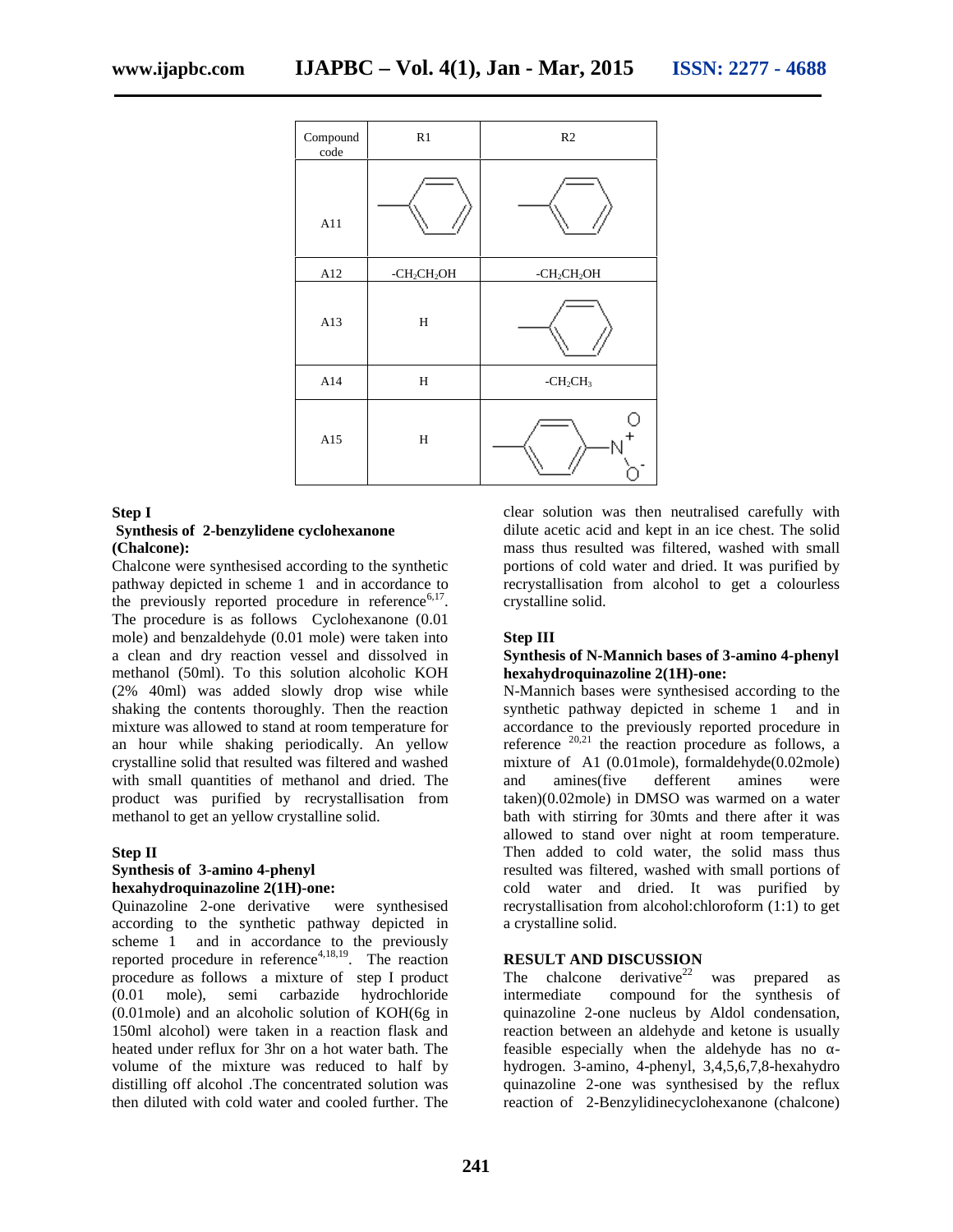with semi carbazide in the presence of alcoholic potassium hydroxide. The final derivatives (N- Mannich bases) were synthesised by the reaction on the 3-amino group present in the quinazoline 2-one nucleus and five defferent amines in presence of formaldehyde.

The structures of the synthesised compounds were confirmed by FTIR Spectroscopy, H1 NMR and other physicochemical properties (Table 1). The synthesised quinazoline 2-one derivatives (A11-A15) showed several characteristic sharp bands in the IR region, where the bands in range between 1266- 1344cm-1 indicated the appearance of N-C-N bond, which gives the confirmation of formation of formation of Mannich bases, the bands in range between 1602-1649cm<sup>-1</sup> indicated the appearance of C=O group, that is present in quinazoline 2-one nucleus(Table 2). The 1H NMR showed several characteristic peaks, indicated the presence of alicyclic, aliphatic, aromatic and amino group protons.(Table 3).

All the synthesised compounds showed analgesic((Table 4), antibacterial((Table 5) and loco motor(Table 6) activities . Among the synthesised compounds A15 showed very good analgesic activity, the derivative A13 showed good zone of inhibition against Gram positive strains and A12 has good zone of inhibition against Gram negative strains. Regarding loco motor activity the derivative A13 showed more activity.

### **CONCLUSSION**

The result obtained in the study strongly suggests that quinazoline 2-one derivatives are pharmacologicaly more active than quinazoline derivatives<sup>23</sup>. All the

synthesised compounds showed analgesic, antibacterial and loco motor activities<sup>24</sup>. Among the synthesised compounds A15 showed very good analgesic activity is due to the presence of highly electron withdrawing group(- $NO<sub>2</sub>$ )<sup>25</sup>, the derivative A13 showed good zone of inhibition against Gram positive strains is due to the presence of nucleopholic group<sup>26</sup> and A12 has good zone of inhibition against Gram negative strains is due to the presence of aliphatic group<sup>27</sup>. Regarding loco motor activity the derivative A13 showed more activity is due to the presence of nucleopholic group<sup>28</sup>. In this study the intermediate compound 2-Benzylidinecyclohexanone (chalcone), formed is also have predominant role in activity of final derivative<sup>29</sup>. Thus quinazoline 2-one is not only synthetically important but also possesses a wide range of promising biological activities  $30$ . Future investigations of this study could give some more encouraging results. This study is self explanatory about the clinical therapeutic potential of quinazoline 2-one and its derivatives.

### **ACKNOWLEDGEMENTS**

We are thankful to Department of Pharmaceutical Chemistry, Devaki Amma Memorial College of Pharmacy, Chelembra, Pulliparambu(PO.), Malappuram-673634 and Department of Pharmaceutical Chemistry, J.K.K. Munirajah Medical Research Foundation, College of Pharmacy, Komarapalayam, Erode, Tamil Nadu, for providing all assistance to carry out the research work successfully.

| Physicochemical characterization data for synthesised compounds |                      |                  |                  |               |             |  |  |
|-----------------------------------------------------------------|----------------------|------------------|------------------|---------------|-------------|--|--|
| Compound code                                                   | Molecular formula    | Molecular weight | Percentage yield | Melting range | $R_f$ value |  |  |
|                                                                 |                      | (gm)             | (% )             | $(^{\circ}C)$ |             |  |  |
|                                                                 |                      | 188.26           | 73.42            | 87-90         | 0.629       |  |  |
| A                                                               | $C_{13}H_{14}O$      |                  |                  |               |             |  |  |
| A1                                                              | $C_{14}H_{17}N_3O$   | 243.30           | 52.40            | 159-163       | 0.315       |  |  |
| A11                                                             | $C_{27}H_{28}N_4O$   | 424.53           | 80.20            | 50-54         | 0.545       |  |  |
| A12                                                             | $C_{19}H_{28}N_4O_3$ | 359.46           | 75.60            | 77-81         | 0.735       |  |  |
| A13                                                             | $C_{21}H_{24}N_4O$   | 347.45           | 78.65            | 90-94         | 0.625       |  |  |
| A14                                                             | $C_{17}H_{24}N_4O$   | 300.39           | 70.68            | 90-93         | 0.844       |  |  |
| A15                                                             | $C_{21}H_{23}N_5O_3$ | 393.43           | 75.68            | 94-98         | 0.596       |  |  |

**Table 1**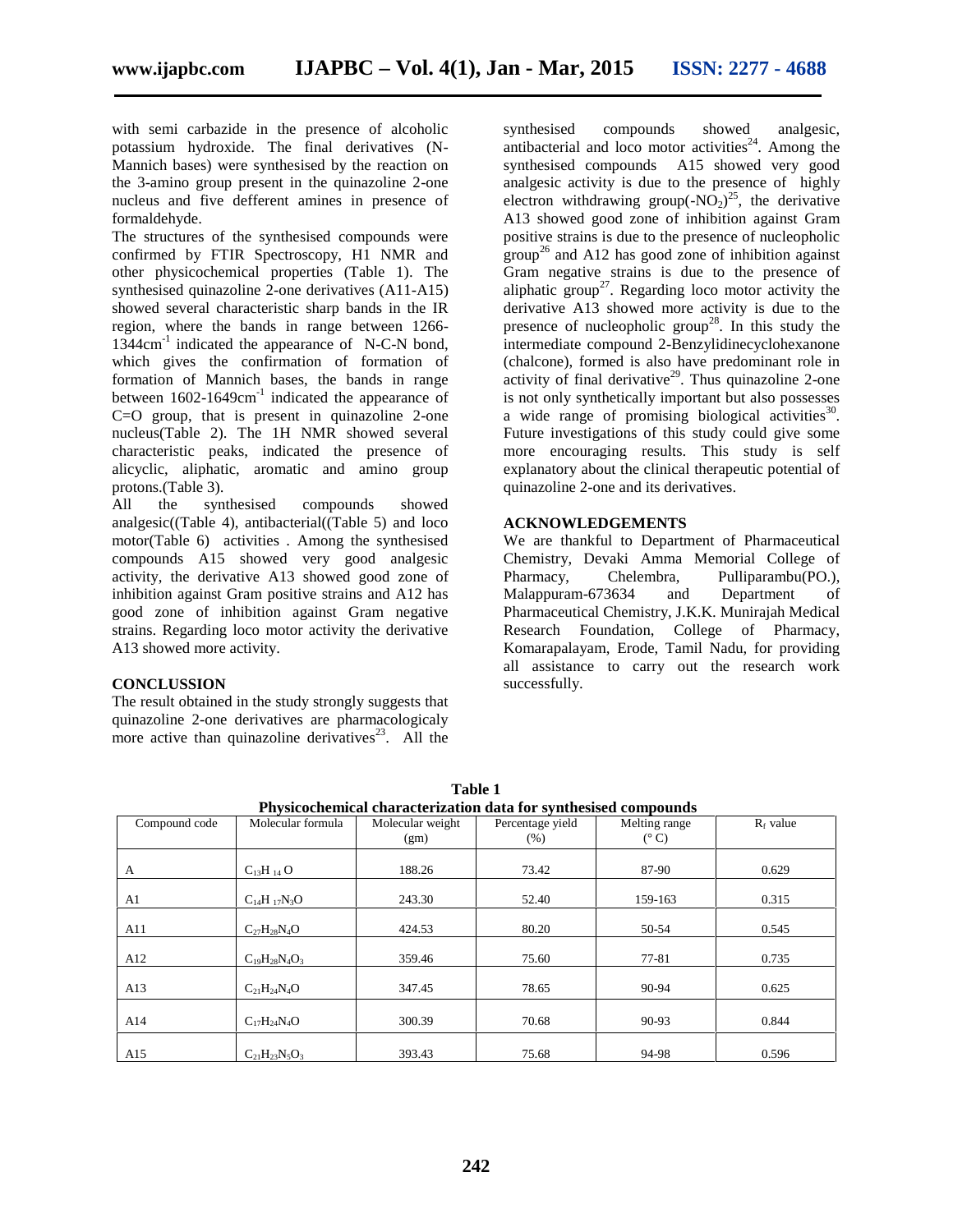|                |                                                                                                                | нх эрссиат часа от зупсисэлэса сонгроанаэ                                                                                                                                                                                         |
|----------------|----------------------------------------------------------------------------------------------------------------|-----------------------------------------------------------------------------------------------------------------------------------------------------------------------------------------------------------------------------------|
| Compound code  | Chemical name                                                                                                  | Characteristics IR spectral<br>Bands (KBr) $v$ cm <sup>-1</sup> with its interpretation                                                                                                                                           |
| A              | 2-Benzylidinecyclohexanone                                                                                     | 693(C-H, alkanes), 1492(C-C, aromatic), 1649(C=O), 2365 (C-O, bond),<br>2854(CH <sub>2</sub> , alkanes), 2924(=CH, alkenes).                                                                                                      |
| A <sub>1</sub> | 3-amino-4-phenyl-3,4,5,6,7,8-<br>hexahydroquinazolin-2(1H)-one                                                 | 693(C-H, alkanes), 1170(CN), 1310(NCN), 1492(C-C, aromatic),<br>1594(C=N,Quinazoline),1649(C=O),2365(C-O<br>bond), $2924$ (=CH,alkenes), $3447$ (-NH, group)                                                                      |
| A11            | 4-phenyl-3[(1,1'diphenylamino)methyl]amino-<br>3,4,5,6,7,8 hexahydroquinazoline-2(1H)-one                      | 693(C-H, alkanes), 1170(CN), 1310(NCN), 1492(C-C, aromatic),<br>1594(C=N,Quinazoline),1649(C=O),2365(C-Obond),<br>$2854$ (CH <sub>2</sub> , alkanes), $2924$ (=CH, alkenes), $3447$ (-NH, group)                                  |
| A12            | 4-phenyl-3- $(1,1)$ <sup>-</sup><br>diethanolamino)methyl]amino-3,4,5,6,7,8-<br>hexahydroquinazoline-2(1H)-one | 699(C-H, alkanes), 1029(C-O, alcohols), 1179, (C-N), 1340(N-C-N), 1445(C-<br>N),1493(Ar-C=C),1538(C=C,aromatic),1624(C=O), 2365(C-Obond),2857(C-<br>$H2$ , alkanes), 2927(=CH, alkens), 3453(-NH, group)                          |
| A13            | 4-phenyl-3-[(phenylamino)methyl]amino-<br>3,4,5,6,7,8-hexahydroquinazolin-2(1H)-one                            | 698(C-H, alkanes), 1027(C-O, alcohols), 1185(C-N), 1342(N-C-<br>N), $1449(ArC=C)$ , $1491(NH)$ , $1543(C=C)$ , $1601$ , $(C=N)$ ,<br>1627(C=O),2367(CObond),2858(CH <sub>2</sub> ,alkanes), 2927(=CH,alkenes),3446(-NH,<br>group) |
| A14            | 4-phenyl-3-[(ethylamino)methyl]amino-<br>3,4,5,6,7,8-hexahydroquinazolin-2(1H)-one                             | 699(C-H, alkanes), 1088(C-O, alcohols), 1191(C-N), 1344(N-C-N), 1447(Ar-<br>C=C),1491(N-H,bending),1544(C=C),1622(C=O), 2367(C-<br>Obond), $2855$ (CH <sub>2</sub> ,alkanes), $2928$ (=CH,alkenes), $3445$ (-NH, group)           |
| A15            | 4-phenyl-3-[(4'-nitrophenylamino<br>)methyl]amino-3,4,5,6,7,8 hexahydroquinazolin-<br>$2(1H)$ -one             | 697(C-H, alkanes), 1040(C-O, alcohols), 1187(C-N), 1266(N-C-N), 1470(Ar-<br>C=C),1494(NH),1529(C=C),1602(C=O),2363(C-Obond),<br>$2855$ (CH <sub>2</sub> , alkanes), $2926$ (=CH, alkenes), $3369$ (-NH, group)                    |

**Table 2 IR spectral data of synthesised compounds**

**Table 3 1HNMR data of synthesised compounds**

| Compound code | Chemical name                                                                                 | Characteristics H1 NMR peaks with its interpretation                                                                                                                                                                                                        |
|---------------|-----------------------------------------------------------------------------------------------|-------------------------------------------------------------------------------------------------------------------------------------------------------------------------------------------------------------------------------------------------------------|
| A             | 2-Benzylidinecyclohexanone                                                                    | 1.33-2.94 [m 4H, 3,4,5,6H of CH <sub>2</sub> (cyclo hexane)], 7.15 [s 1H of<br>CH(aliphatic)], 7.21-7.3[m 5H, 2'(2, 3, 4, 5 6H) of CH(aromatic)].                                                                                                           |
| A1            | 3-amino-4-phenyl-3,4,5,6,7,8-hexahydroquinazolin-<br>$2(1H)$ -one                             | 1.65-1.96[m 4H, 5,6,7,8H of CH <sub>2</sub> (cyclo hexane)], 5.56 [s 1H, 4 of<br>CH(aliphatic)], 7.06-7.14[m 5H, 4(2', 3', 4', 5' 6'H) of<br>CH(aromatic)], 2,6[s H of $1,3(1')$ NH].                                                                       |
| A11           | 4-phenyl-3[(1,1'diphenylamino)methyl]amino-3,4,5,6,7,8<br>hexahydroquinazoline-2(1H)-one      | 1.65-1.96 [m 4H, 5,6,7,8H of CH <sub>2</sub> (cyclo hexane)], 5.56 [s 1H, 4 of<br>CH(aliphatic)], 7.06-7.14[m 5H, 4(2', 3', 4', 5' 6'H) of<br>CH(aromatic)], 2,6[s H of 1,3(1') NH], 6.43-7.08{m 2x5H,<br>$3[3'(2,3,4,5,6),$ aromatic $]$ .                 |
| A12           | 4-phenyl-3-[(1,1'-diethanolamino)methyl]amino-<br>3,4,5,6,7,8- hexahydroquinazoline-2(1H)-one | 1.65-1.96 [m 4H, 5,6,7,8H of CH <sub>2</sub> (cyclo hexane)], 5.56 [s 1H, 4 of<br>CH(aliphatic)], 7.06-7.14[m 5H, 4(2', 3', 4', 5' 6'H) of<br>CH(aromatic)], 2,6[s H of 1,3(1') NH], 2.52-3.63{m 2x2H,<br>3[3'(1,2,aliphatic)].                             |
| A13           | 4-phenyl-3-[(phenylamino)methyl]amino-3,4,5,6,7,8-<br>hexahydroquinazolin-2(1H)-one           | 1.65-1.96 [m 4H, 5,6,7,8H of CH <sub>2</sub> (cyclo hexane)], 5.56 [s 1H, 4 of<br>CH(aliphatic)], 7.06-7.14[m 5H, 4(2', 3', 4', 5' 6'H) of<br>CH(aromatic)], 2,4,6[s H of 1,3(1',3') NH],                                                                   |
|               |                                                                                               | $6.43-7.04\{m\,5H,3[3'(2,3,4,5,6),\text{aromatic}]\}.$                                                                                                                                                                                                      |
| A14           | 4-phenyl-3-[(ethylamino)methyl]amino-3,4,5,6,7,8-<br>hexahydroquinazolin-2(1H)-one            | 1.65-1.96[m 4H, 5,6,7,8H of CH <sub>2</sub> (cyclo hexane)], 5.56 [s 1H, 4 of<br>CH(aliphatic)], 7.06-7.14[m 5H, 4(2', 3', 4', 5' 6'H) of<br>CH(aromatic)], 2 [s H of 1,3(1') NH], 6[s H of 3(3') NH], 1-2.59[m<br>H of $3(4, 5)$ H of aliphatic hydrogen]. |
| A15           | 4-phenyl-3-[(4'-nitrophenylamino)methyllamino-<br>3,4,5,6,7,8 hexahydroquinazolin-2(1H)-one   | 1.65-1.96 [m 4H, 5,6,7,8H of CH <sub>2</sub> (cyclo hexane)], 5.56 [s 1H, 4 of<br>CH(aliphatic)], 7.06-7.14[m 5H, 4(2', 3', 4', 5' 6'H) of<br>CH(aromatic)], 2,4,6[s H of 1,3(1',3') NH],                                                                   |
|               |                                                                                               | 6.69-7.97{m 4H,3[3'(2,3,5,6), aromatic]}.                                                                                                                                                                                                                   |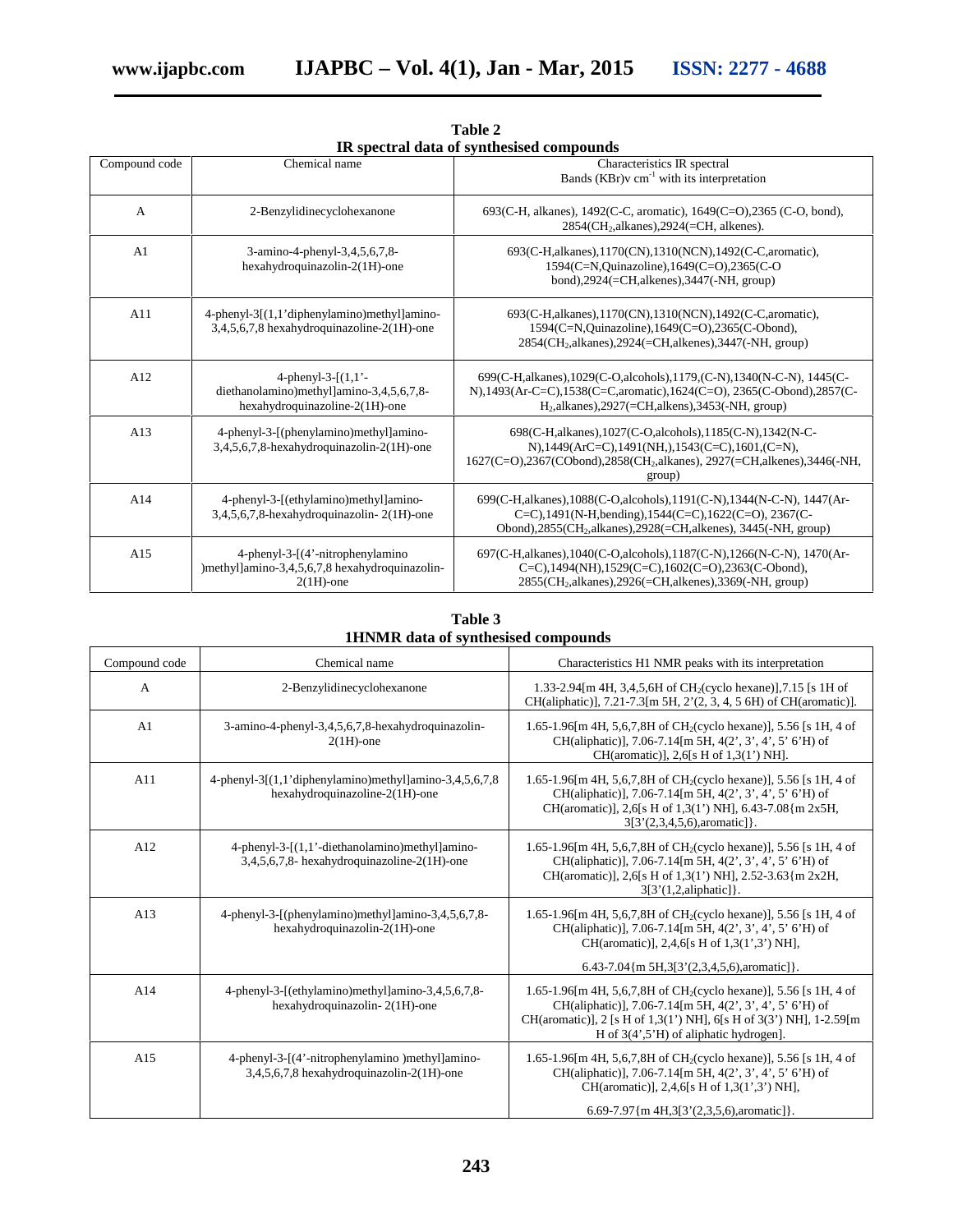| Analgesic activity data for prepared compounds  |                   |                                             |                      |                      |                     |                           |                 |
|-------------------------------------------------|-------------------|---------------------------------------------|----------------------|----------------------|---------------------|---------------------------|-----------------|
| Compoud<br>Before admn<br>code<br>(paw licking) |                   | After administration (paw licking response) |                      |                      |                     |                           |                 |
|                                                 | 30 <sub>mts</sub> | 60 <sub>mts</sub>                           | 90 <sub>mts</sub>    | 120mts               | 150 <sub>mts</sub>  | 180 <sub>mts</sub>        |                 |
| A11                                             | $7.16 \pm 1.33$   | $10.3 \pm 0.88$ **                          | $10.33 \pm 1.4$ **   | $10.33 \pm 2.41$ **  | $8.33 \pm 1.20$     | $7 + 0.58$                | $5.66 \pm 0.88$ |
| A12                                             | $5.5 \pm 1.00$    | $11\pm2.00$ <sup>***</sup>                  | $12\pm2.08$ ***      | $15.3 \pm 2.41$ ***  | $10.33 \pm 2.41$ ** | $6.66 \pm 1.72$           | $5.33 \pm 1.33$ |
| A13                                             | $4.66 \pm 0.17$   | $8.33 \pm 0.33$ **                          | $8.66 \pm 0.67$ **   | $9.3 \pm 0.34***$    | $7.6 \pm 0.67$ **   | $5.3 \pm 0.34$            | $4.3 \pm 0.34$  |
| A14                                             | $4.83 \pm 0.55$   | $8.33 \pm 0.33$ **                          | $10.66 \pm 1.67$ *** | $9.3 \pm 0.33$ ***   | $8.66 \pm 0.67$ **  | $6 \pm 0.58$ <sup>*</sup> | $4 \pm 0.00$    |
| A15                                             | $6.16 \pm 1.20$   | $10\pm0.58$ **                              | $12\pm1.53***$       | $12.33 \pm 2.97$ *** | $8.6 \pm 1.77$      | $7 + 1.01$                | $5.66 \pm 1.20$ |

**Table 4 Analgesic activity data for prepared compounds**

 $* = p < 0.05, ** = p < 0.01, ** = p < 0.001$ 

| Data for antibacterial screening |                       |                  |                  |                  |                  |                 |                  |  |
|----------------------------------|-----------------------|------------------|------------------|------------------|------------------|-----------------|------------------|--|
| Compound<br>code                 | Bacteria              | $1.(1000\mu g)$  | $2.(500\mu g)$   | $3(250\mu g)$    | $4.(125\mu g)$   | $5.(62.5\mu g)$ | $C(1000\mu g)$   |  |
| A11                              | Staphylococcus aureus | 18 <sub>mm</sub> | 14mm             | 10 <sub>mm</sub> | 7mm              | 4mm             | 26mm             |  |
| A12                              | Staphylococcus aureus | 16mm             | 10 <sub>mm</sub> | 5 <sub>mm</sub>  | 3mm              | 2mm             | 21mm             |  |
| A13                              | Staphylococcus aureus | 22mm             | 18mm             | $14$ mm          | 8mm              | 3mm             | 28 <sub>mm</sub> |  |
| A14                              | Staphylococcus aureus | 20 <sub>mm</sub> | 16mm             | 9mm              | 4mm              | 2mm             | 22mm             |  |
| A15                              | Staphylococcus aureus | 15 <sub>mm</sub> | 9 <sub>mm</sub>  | 4mm              | 2mm              | 0 <sub>mm</sub> | 18 <sub>mm</sub> |  |
| A11                              | Escherichia coli      | 18 <sub>mm</sub> | 15 <sub>mm</sub> | 13mm             | 8mm              | 2mm             | 22mm             |  |
| A12                              | Escherichia coli      | 22mm             | 18 <sub>mm</sub> | 12mm             | 10 <sub>mm</sub> | 5 <sub>mm</sub> | $24$ mm          |  |
| A13                              | Escherichia coli      | 16mm             | 14 <sub>mm</sub> | 9mm              | 3mm              | 0 <sub>mm</sub> | 20 <sub>mm</sub> |  |
| A14                              | Escherichia coli      | 15 <sub>mm</sub> | 8mm              | 6mm              | 0 <sub>mm</sub>  | 0 <sub>mm</sub> | 22mm             |  |
| A15                              | Escherichia coli      | 18 <sub>mm</sub> | 12mm             | 10 <sub>mm</sub> | 9 <sub>mm</sub>  | 1 <sub>mm</sub> | 23mm             |  |

**Table 5**

**Table 6 Data for locomotor activity**

| Compound | Before admn       | After administration            |                                  |                               |                                 |                      |                    |
|----------|-------------------|---------------------------------|----------------------------------|-------------------------------|---------------------------------|----------------------|--------------------|
| code     |                   | 30 <sub>mts</sub>               | 60 <sub>mts</sub>                | 90 <sub>mts</sub>             | 120mts                          | 150 <sub>mts</sub>   | 180 <sub>mts</sub> |
| A11      | $234 + 4.0$       | $217.67 + 4.34$                 | $193.33 + 3.76***$               | $183.67 + 4.98***$            | $207.6 + 4.3^*$                 | $216.33 \pm 3.17$    | $232.33 \pm 4.33$  |
| A12      | $266 + 3.06$      | $184 + 4.16$ <sup>***</sup>     | $153.67 \pm 4.48$ <sup>***</sup> | $78 + 4.16$ <sup>***</sup>    | $139 + 3.21$ ***                | $207.33 \pm 71^{**}$ | $254.33 \pm 3.84$  |
| A13      | $198.67 \pm 4.67$ | $109.6 \pm 5.44$ <sup>***</sup> | $90 \pm 4.6$ ***                 | $100 \pm 4.60$ <sup>***</sup> | $143.33 \pm 4.42$ <sup>**</sup> | $170 \pm 3.47^*$     | $184.67 \pm 4.06$  |
| A14      | $185 \pm 2.89$    | $162.33 \pm 1.67$               | $126 \pm 4.9***$                 | $103.67 \pm 3.48$ ***         | $127 \pm 3.6$ ***               | $155.33 + 2.91^*$    | $195 \pm 2.89$     |
| A15      | $166.33 \pm 3.48$ | $144 \pm 3.22$ <sup>*</sup>     | $135 \pm 2.89$ <sup>**</sup>     | $99 \pm 2.08$ <sup>***</sup>  | $139.33 \pm 4.81$ <sup>*</sup>  | $150.33 \pm 4.63$    | $160 \pm 3.47$     |

\*=  $p<0.05$ , \*\*=  $p<0.01$ , \*\*\*=  $p<0.001$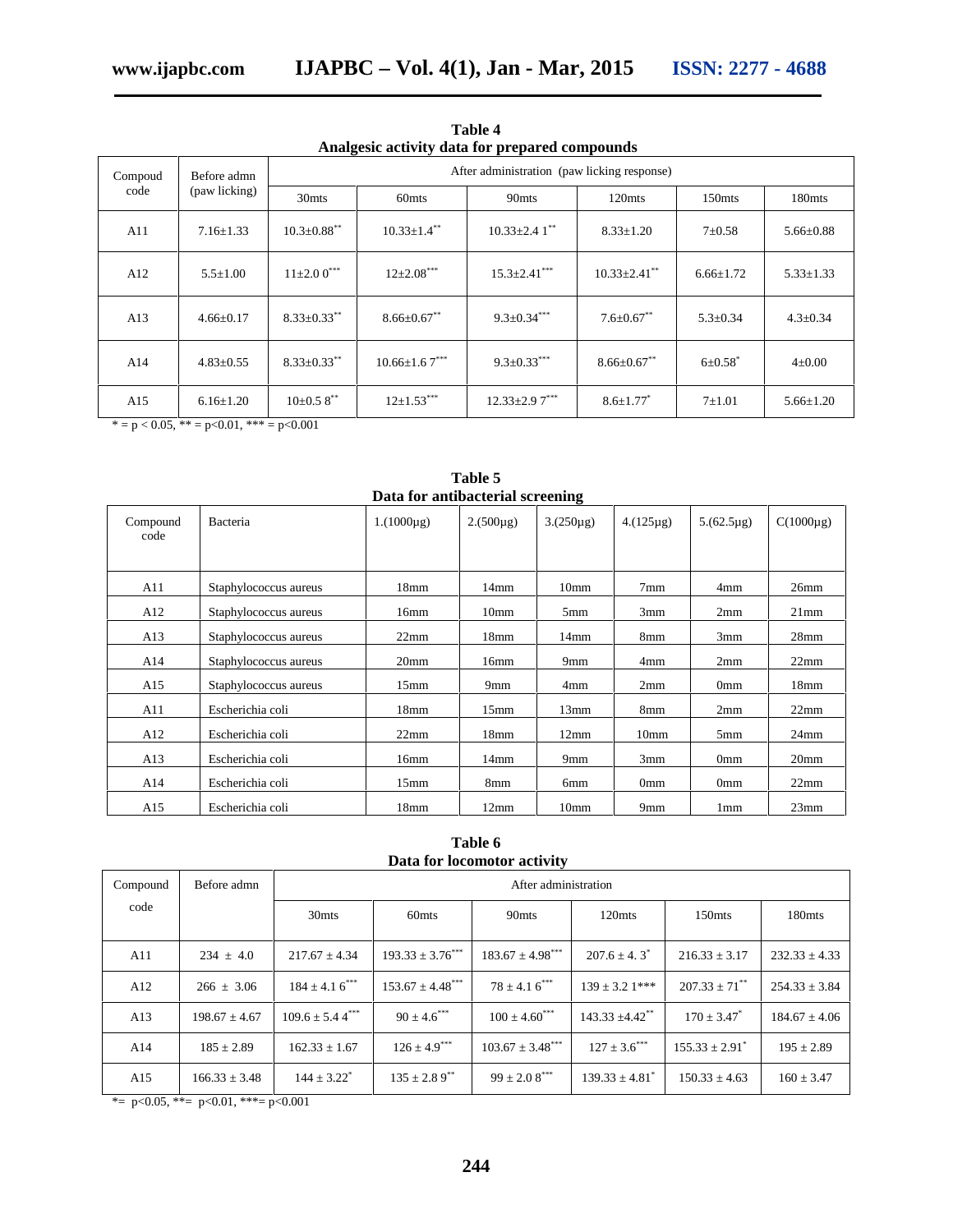#### **REFERENCES**

- 1. David J.Connolly, Declan Cusack, Timothy PO.Sullivan and Patrick J.Guiry. Synthesis of quinazolinones and quinazolines. Tetrahedron Letters, 2005; 61(2): 10153-10202.
- 2. Santosh B.Mhaske and Narshinha P.Argade. The chemistry of recently isolated naturally occurring quinazolinone alkaloids. Tetrahedron Letters 2006; 62(1): 9787–9826.
- 3. Palle VR.Acharyulu, Dubey PK, Prasada Reddy PVV, Thatipally Suresh. Synthesis of new 4(3H)-quinazolinone derivatives under solvent free conditions using PEG-400. Arkivoc, 2008; 11(3): 104-111.
- 4. Vinod K.Tiwari, Raju R.Kale, Bhuwan B.Mishra, and Archana Singh. A facile one-pot MW approach for 3-heteroaryl-2-thioxo-2,3 dihydroquinazolin-4(1*H*)-one, Arkivoc. 2008; 14(11): 27-36.
- 5. Balbir Kaur and Ramandeep Kaur. Synthesis of fused quinazoline thiones and their S-alkyl/aryl derivatives. Arkinov, 2007; 15(12): 315-323.
- 6. Lahtchev KL, Batovska DI, St.Parushev P, Ubiyvovk VM, Sibirnyet AA. Antifungal activity of chalcones: A mechanistic study using various yeast strains. European Journal of Medicinal Chemistry, 2008; 43(9): 2220-2228.
- 7. Varsha Jatva, Pradeep Mishra, Sushil Kashaw, Stables JP. CNS Depressant and anticonvulsant activities of some novel 3-[5-substituted 1,3,4 thiadiazole-2-yl]-2-styryl quinazoline- 4(3H) ones. European journal of medicinal chemistry, 2008; 43(10): 1945-1954.
- 8. Ohad Nerya, Ramadan Musa, Soliman Khatib, Snait Tamir, Jacob Vaya. Chalcones as potent tyrosinase inhibitors : the effect of hydroxyl positions and numbers. Phytochemistry Letters, 2004; 65(1): 1389-1395.
- 9. Nielson SF, Kharazmi A, Christensen SB. Examination of growth inhibitory properties of synthetic chalcones for which antibacterial activity was predicted. Bioorganic and Medicinal Chemistry, 1998; 12(2): 937-939.
- 10. Jovan Y.Alston, Albert J.Fry. Substituent effects on the reduction potentials of benzalacetophenones (chalcones) Improved substituent constants for such correlation. Electrochimica Acta, 2004; 49(9): 455-459.
- 11. Li Yuan MOU, Zi Yun Lin, Li Y ZHU, Xiao Tian Liang. A New Investigation of Mannich Reaction. Chinese Chemical Letter, 2001; 12(8): 471-474.
- 12. Raman N and Esthar SA. New Mannich base and its transition metal (II) complexes- Synthesis, structural characterization and

electrochemical study. Journal of Chemical Sciences, 2004; 116: 209-213.

- 13. March-Jerry. Advanced Organic Chemistry: Reactions, Mechanisms and Structure. III Edition. Wiley. New York. 2006; 920-922.
- 14. Pandeyaa SN, Srirama D, Nathb G, De Clercqcet E. Synthesis, antibacterial, antifungal and anti-HIV activities of Schiff and Mannich bases derived from isatin derivatives and *N*-[4- (49-chlorophenyl)thiazol-2-yl] thiosemicarbazide. European Journal of Pharmaceutical Sciences, 1999; 9(1): 25-31.
- 15. Mithun Ashok, Bantwal Shivarama Holla, Boja Poojaryet. Convenient one pot synthesis and antimicrobial evaluation of some new Mannich bases carrying 4-methylthiobenzyl moiety. European Journal of Medicinal Chemistry, 2007; 42(7): 1095-1101.
- 16. Sheela Joshi, Navita Khosla, Deepak Khare and Rakesh Sharda. Synthesis and in vitro study of novel Mannich bases as antibacterial agents. Bioorganic & Medicinal Chemistry Letters, 2005; 15(11): 221-226.
- 17. Sarojini BK and Narayana B. Synthesis and studies on non-linear optical property of new chalcones. Journal of Medicinal and Pharmaceutical Chemistry, 1991; 108(16): 688- 695.
- 18. Pachaippan Shanmugam, Cruz Sabstein, Paramasivan T.Perumal, Synthesis of fused dihydro pyrimdiones from cyclic-1,3-dicarbonyl compounds: Modified Biginelli synthesis of 1,2,3,4,5,6,7,8-octahydroquinazolinediones and 3,4-dihydro-1H-indino[1,2-*d*]pyrimidine-2,5 diones. Indian journal of chemistry, 2004; 43(2): 135-140.
- 19. Gamal A El-hiti and Mohamed Fabdol-megeed. Synthesis and reactions of some 3-aryl-2 thioquinazolin-4(3H)-ones. Indian Journal of Chemistry, 2002; 41(2): 1519-1522.
- 20. Alagarsamy V, Pathak US, Goyal RK. Synthesis and Evaluation of some novel 2-Mercapto-3- (substituted methyl amino) quinazolin-4(3H) ones as Analgesic, anti-inflammatory and antibacterial agents. Indian Journal of Pharmaceutical Sciences, 2000; 43(15): 63-66.
- 21. Seshaiah Krishnan Sridhara, Muniyandy Saravanana, Atmakuru Ramesh. Synthesis and antibacterial screening of hydrazones, Schiff and Mannich bases of isatin derivatives. European Journal of Medicinal Chemistry, 2001; 36: 615-625.
- 22. Samer A.Hasan and Amer N.Elias. Synthesis of new diclofenac derivatives by coupling with